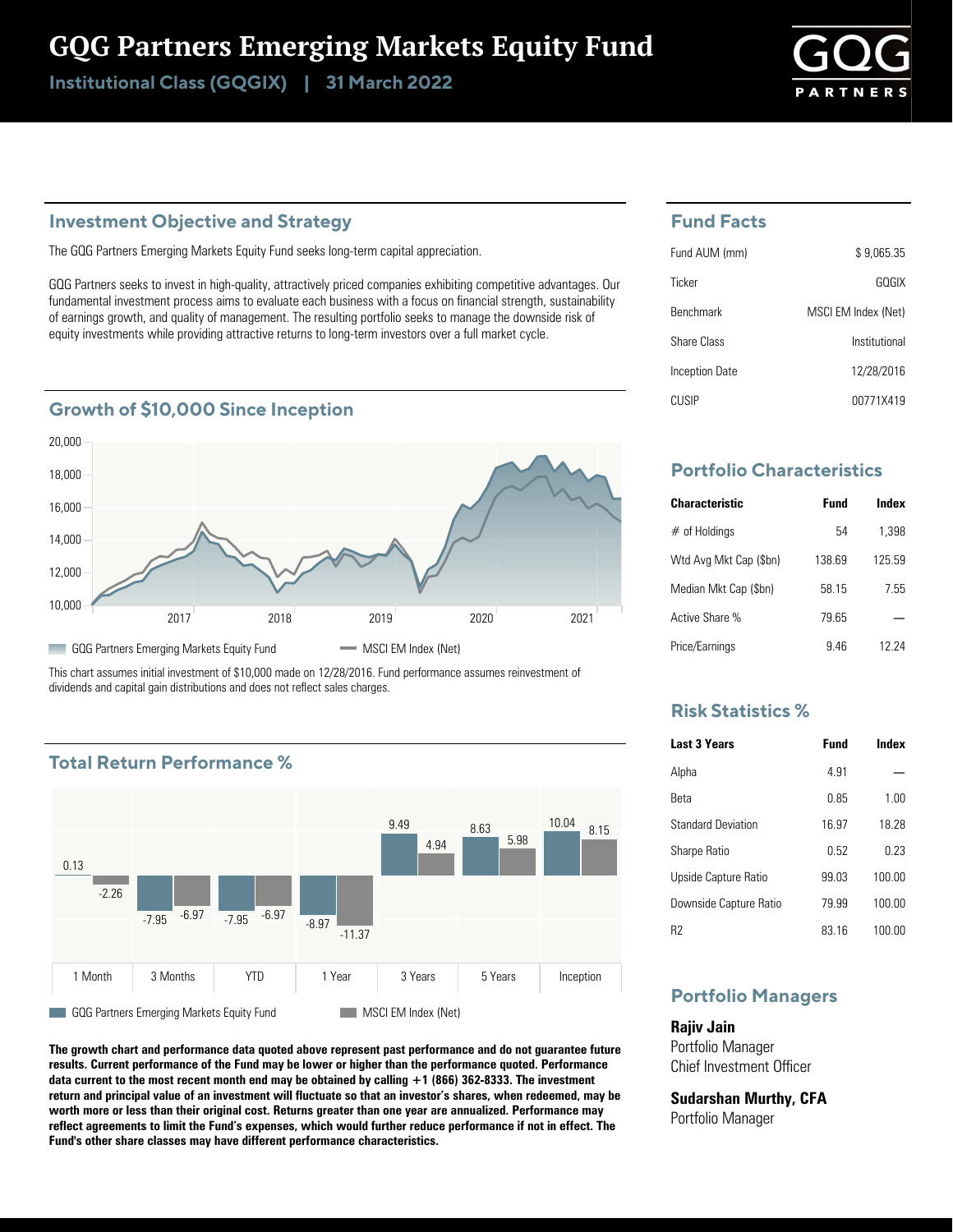# GQG Partners Emerging Markets Equity Fund

Institutional Class (GQGIX) | 31 March 2022



#### **Top 10 Holdings** (% total portfolio)

| Holding                                   | Fund |
|-------------------------------------------|------|
| Petroleo Brasileiro SA Petrobras          | 71   |
| Taiwan Semiconductor Manufacturing Co Ltd | 60   |
| Infosys Ltd                               | 5.4  |
| Vale SA                                   | 45   |
| Housing Development Finance Corp Ltd      | 39   |
| Reliance Industries Ltd                   | 37   |
| Exxon Mobil Corp                          | 36   |
| China Merchants Bank Co Ltd               | 36   |
| <b>ITC</b> Ltd                            | 32   |
| Heineken NV                               | 3.1  |
|                                           |      |

#### **Sectors** (% portfolio equity)

| <b>Sector</b>                 | <b>Fund</b> | Index | Under/Over |
|-------------------------------|-------------|-------|------------|
| <b>Communication Services</b> | 2.0         | 10.1  |            |
| <b>Consumer Discretionary</b> |             | 12.3  |            |
| <b>Consumer Staples</b>       | 14.1        | 5.8   |            |
| Energy                        | 24.7        | 4.8   |            |
| Financials                    | 25.3        | 22.1  |            |
| Healthcare                    | 2.3         | 3.9   |            |
| Industrials                   |             | 5.4   |            |
| Information Technology        | 14.1        | 21.6  |            |
| <b>Materials</b>              | 15.4        | 9.4   |            |
| <b>Real Estate</b>            |             | 2.1   |            |
| <b>Utilities</b>              | 2.1         | 2.6   |            |

#### **Portfolio Holdings**

Portfolio holdings are subject to change without notice. Cash and cash equivalents represented 3.37% of the total portfolio.

Top ten holdings identified and described do not represent all securities purchased, sold, or recommended for inclusion in the Fund and no assumption should be made that such securities or future recommendations were or will be profitable in the future.

Country allocations reflect the country of risk of the securities in the portfolio as assigned by Morningstar, though GQG's portfolios are constructed based upon GQG's assessment of each issuer's country of risk exposure, which may not be the same as Morningstar's country assignment.

#### **Fund Expense %**

| <b>Net Expense Ratio*</b>  | 0.98 | *GQG Partners is contractually |
|----------------------------|------|--------------------------------|
| <b>Gross Expense Ratio</b> | 0.98 | waiving fees until 11/30/2022. |

# **Morningstar Ratings**

| Period  | $#$ of Stars $#$ of Funds |     |
|---------|---------------------------|-----|
| Overall | *****                     | 730 |
| 3 Year  | *****                     | 730 |
| 5 Year  | *****                     | 625 |
| 10 Year |                           | 352 |

As of 3/31/2022. Ratings based on riskadjusted returns for funds in the category US Fund Diversified Emerging Mkts. The information contained herein: (1) is proprietary to Morningstar and/or its content providers; (2) may not be copied or distributed; and (3) is not warranted to be accurate, complete, or timely. Neither Morningstar nor its content providers are responsible for any damages or losses arising from any use of this information. Past performance is no guarantee of future results.

#### **Fund Sector Over Time** (% portfolio equity)



#### **Top 10 Countries** (% portfolio equity)

|                  |      | <b>Index</b> |               |               |
|------------------|------|--------------|---------------|---------------|
|                  | %    |              |               | $\frac{0}{0}$ |
| India            | 26.9 |              | China         | 29.7          |
| <b>Brazil</b>    | 16.7 |              | Taiwan        | 16.1          |
| China            | 14.2 |              | India         | 13.1          |
| US               | 7.4  |              | S Korea       | 12.6          |
| UK               | 6.7  |              | <b>Other</b>  | 7.6           |
| Taiwan           | 6.2  |              | <b>Brazil</b> | 5.8           |
| S Korea          | 3.8  |              | S Africa      | 4.0           |
| <b>Nethrinds</b> | 3.2  |              | Mexico        | 2.3           |
| France           | 3.1  |              | Thailand      | 1.9           |
| Indonesia        | 2.2  |              | Indonesia     | 1.7           |
| Remaining        | 9.6  |              | Remaining     | 5.3           |
|                  |      |              |               |               |